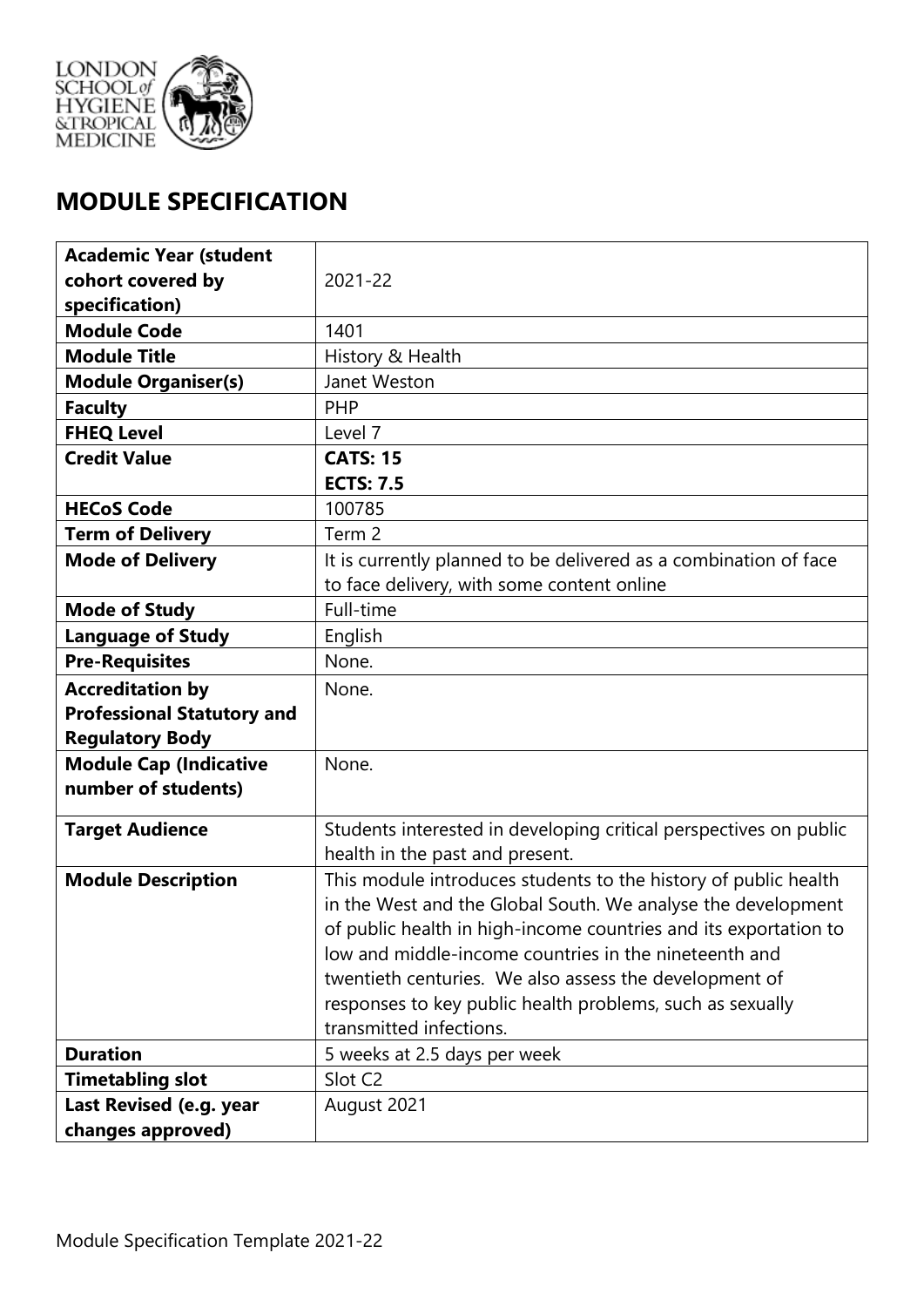

| Programme(s)                                          | <b>Status</b>           |  |
|-------------------------------------------------------|-------------------------|--|
| This module is linked to the following programme(s)   | (Compulsory/Recommended |  |
| (Lead programme first)                                | Option)                 |  |
| MSc Public Health (general stream)                    | Recommended             |  |
| MSc Public Health (health promotion stream)           | Recommended             |  |
| MSc Public Health (environment & health stream)       | Recommended             |  |
| MSc Public Health (health economics stream)           | Recommended             |  |
| MSc Public Health (health services management stream) | Recommended             |  |
| MSc Public Health for Development                     | Recommended             |  |
| MSc Health Policy Planning and Financing              | Recommended             |  |
| MSc Reproductive and Sexual Health Research           | Recommended             |  |

## **Module Aim and Intended Learning Outcomes**

#### **Overall aim of the module**

The overall module aim is to:

 • Enable students to employ historical perspectives in the critical evaluation of issues in public health and health services

#### **Module Intended Learning Outcomes**

Upon successful completion of the module a student will be able to:

- 1. Locate developments in public health and health services within historical context, in high, middle and low-income countries.
- 2. Recognise the nature of historical debate and the contested status of historical claims.
- 3. Analyse original documents in order to assess a significant historical question.
- 4. Evaluate the historical dimensions of on-going public health issues.

## **Indicative Syllabus**

#### **Session Content**

The module is expected to cover the following topics:

- Responses to infectious diseases, with case studies such as cholera, smallpox and malaria.
- Urban sanitary reform and its relationship with industrialisation and life expectancy.
- • The response of liberal democracies in the West to health challenges such as sexually transmitted disease.
- The development of  $20<sup>th</sup>$  century welfare states in which health services became central political matters.
- Public health in the twentieth century and the international rise of health promotion.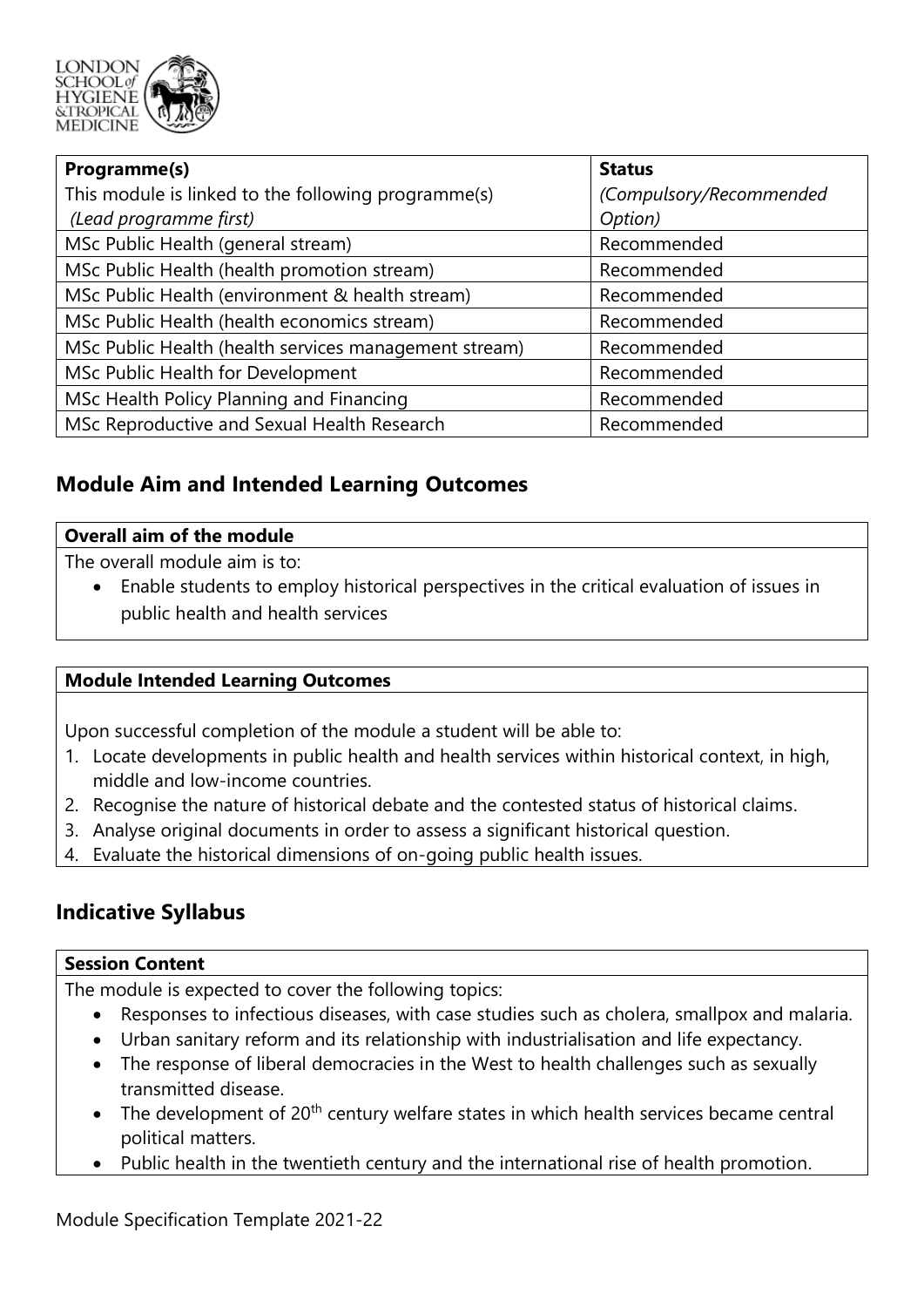

#### **Session Content**

 • The development of 'tropical medicine', its relation to colonialism, and the shift towards 'global health'.

 Our focus is largely on Britain and the United States, with some close attention to public health and health systems in parts of the world that were colonised by European powers.

## **Teaching and Learning**

| <b>Type of Learning Time</b>    | <b>Number of Hours</b> | <b>Expressed as Percentage</b> |  |  |  |
|---------------------------------|------------------------|--------------------------------|--|--|--|
|                                 |                        | (%)                            |  |  |  |
| Contact time                    | 30 hours               | 20                             |  |  |  |
| Directed self-study             | 36 hours               | 24                             |  |  |  |
| Self-directed learning          | 14 hours               | 9                              |  |  |  |
| Assessment, review and revision | 70 hours               | 47                             |  |  |  |
| <b>Total</b>                    | 150 hours              | 100                            |  |  |  |

#### **Notional Learning Hours**

| <b>Type of delivery</b>     | <b>Total (hours)</b> |  |  |
|-----------------------------|----------------------|--|--|
| Lecture                     | 9.5                  |  |  |
| Seminar                     | 20.5                 |  |  |
| Tutorial                    |                      |  |  |
| <b>Computer Practical</b>   |                      |  |  |
| <b>Laboratory Practical</b> |                      |  |  |
| Fieldwork                   |                      |  |  |
| <b>Project Supervision</b>  |                      |  |  |
| Total                       | 30                   |  |  |

#### **Teaching and Learning Strategy**

 The teaching and learning strategy is based on lectures which introduce the topic, followed by seminars which allow for in-depth exploration of the issues. The lectures incorporate a range of different types of material, including visual and audio-visual sources. The lectures are delivered by historians within the Centre for History in Public Health. Lectures will make use of Panopto to pre-record and caption all lectures, with transcripts and slides available to download.

 The seminar sessions are based around analysis and discussion of primary and secondary source material. Students have access to all of the material in advance, as well as a set of questions which guide the discussion. Students are provided opportunities for students to ask questions of lecturers in writing, as well as in person during seminars and are provided with detailed notes summarising content and key questions to be tackled in seminars.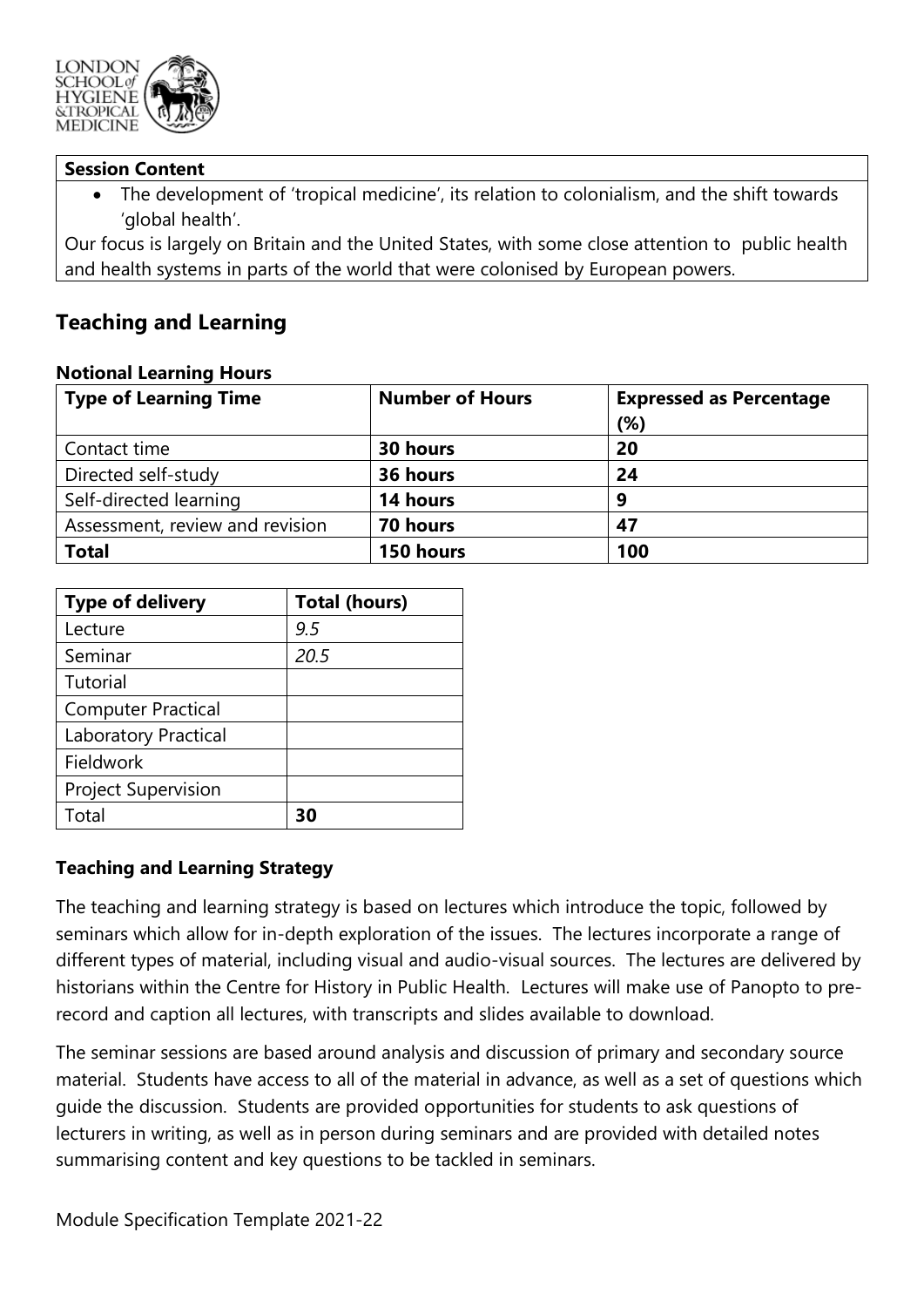

 There are plenty of opportunities throughout the module for students to discuss their essays informally, as well as a specific session set aside to discuss what makes a good history essay.

## **Assessment**

#### **Assessment Strategy**

 The module is assessed by a 3,000 word essay chosen from a list of questions, or students may, with the agreement of the module organiser, write an essay on topic of their choosing. The essay questions provided are based on the topics that will be covered in the seminars and lectures, and readings for these are provided on Moodle. In addition to the seminar materials, more detailed reading lists are provided for the essays, containing both primary and secondary sources.

The assessment maps on to the intended learning outcomes by:

- • Posing questions that require students to locate developments in public health and health services within historical context, in high, middle and low-income countries
- • Encouraging students to recognise the nature of historical debate and the contested status of historical claims
- • Rewarding students who analyse original documents in order to assess a significant historical question
- • Offering students the opportunity to evaluate the historical dimensions of on-going public health issues

#### **Summative Assessment**

| <b>Assessment Type</b><br>(delete as appropriate) | <b>Assessment Length (i.e.</b><br><b>Word Count, Length of</b><br>presentation in minutes) | Weighting<br>(% ) | <b>Intended Module</b><br><b>Learning Outcomes</b><br><b>Tested</b> |
|---------------------------------------------------|--------------------------------------------------------------------------------------------|-------------------|---------------------------------------------------------------------|
| Coursework                                        | 3,000 word essay                                                                           | 100               | All of the above                                                    |

#### **Resitting assessment**

Resits will accord with the LSHTM's Resits Policy

 For individual students resitting a group assessment there will be an approved alternative assessment..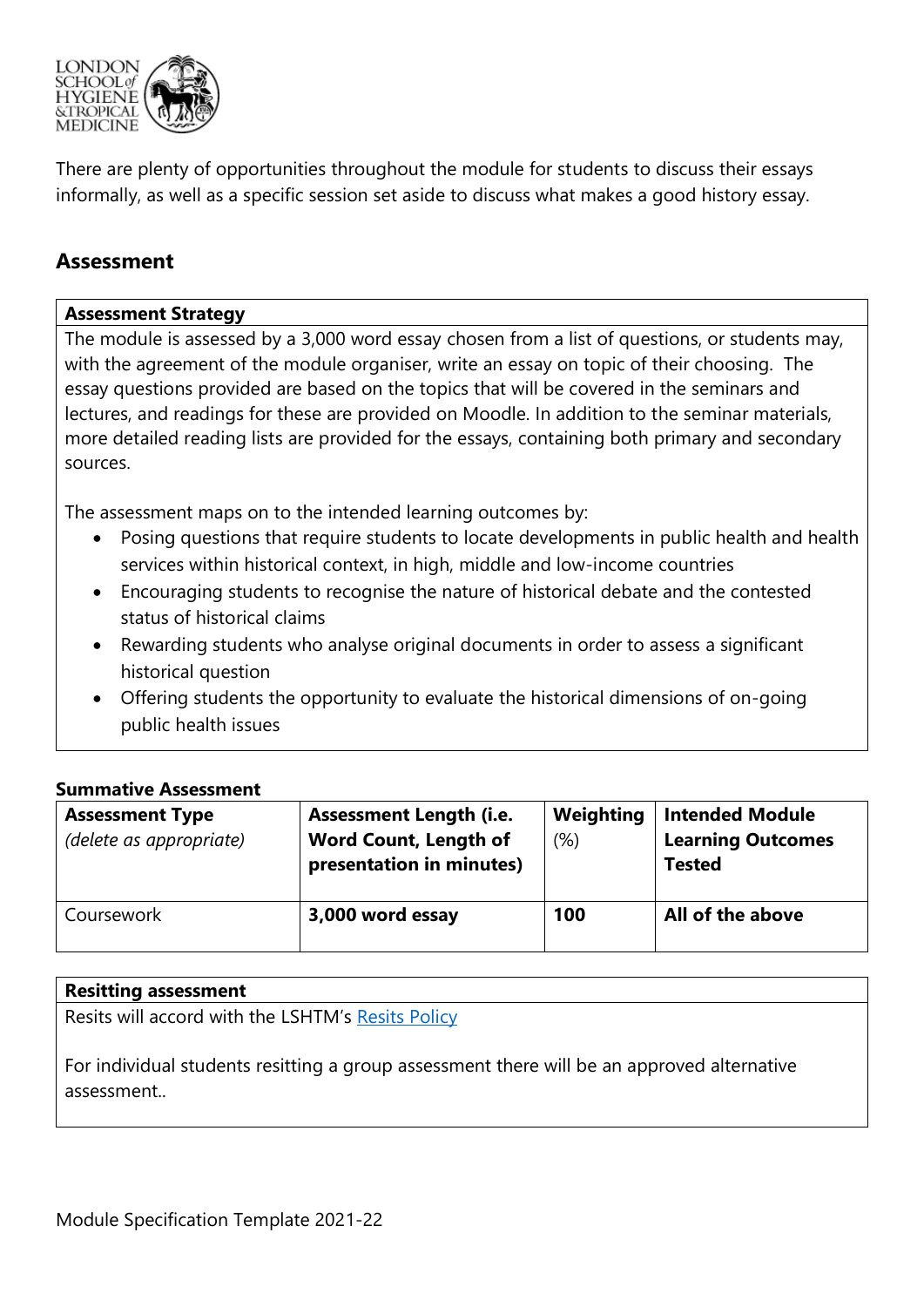

## **Resources**

#### **Indicative reading list** *(if applicable)*

 Virginia Berridge, Martin Gorsky and Alex Mold, *Public Health in History* (Maidenhead: Open University Press, 2011)

See also:

- Alison Bashford, *Imperial Hygiene. A Critical History of Colonialism, Nationalism and Public Health* (Basingstoke: Palgrave Macmillan, 2003
- Virginia Berridge, Public Health: A Very Short Introduction (Oxford: Oxford University Press, 2016)
- William Bynum, *History of Medicine: A Very Short Introduction* (Oxford: Oxford University Press, 2008)
- William Bynum & Roy Porter, *The Companion Encyclopaedia of the History of Medicine*  (London: Routledge, 1993)
- • Mary Fissell, Jeremy Greene, Randall Packard and James Schafer, 'Reimagining Epidemics',  *Bulletin of the History of Medicine* 94.4 (2020), pp.543-561
- • Mark Jackson (ed.), *The Oxford Handbook of the History of Medicine* (Oxford: Oxford University Press, 2011)
- Roy Porter, *The Greatest Benefit to Mankind. A Medical History of Humanity From Antiquity to the Present* (London: HarperCollins, 1997)
- Roy Porter, *Blood and Guts: A Short History of Medicine* (London: Allen Lane, 2002)
- • Charles Webster (ed.), *Caring for Health: History and Diversity* (Maidenhead: Open University Press, 2001)

#### **Other resources**

- • Lecture series delivered during Term 1 on the colonial histories and legacies of global and public health: this is available to all students.
- • Additional resources, including recommended reading and primary source material, will be available on Moodle.